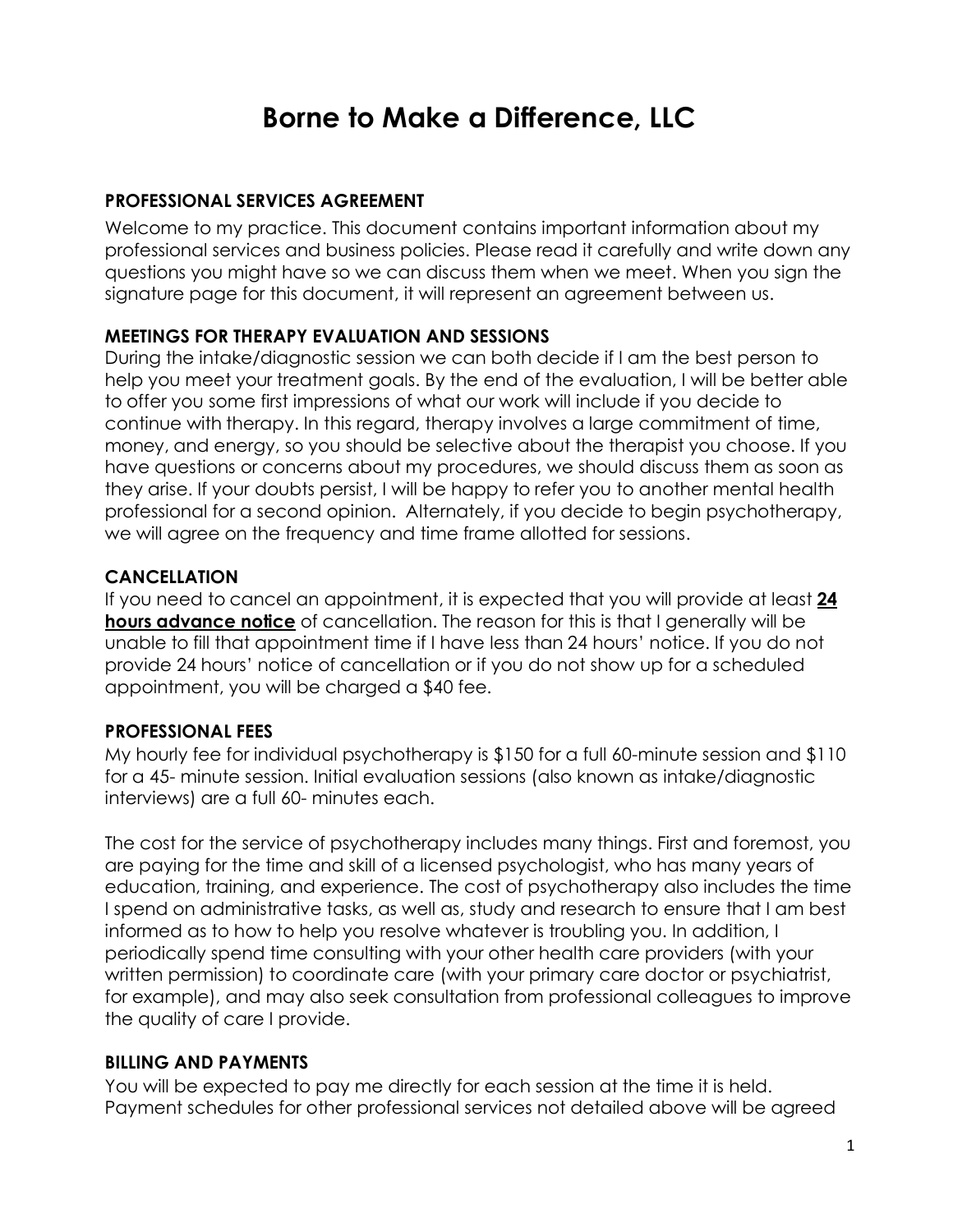to when they are requested. In circumstances of unusual financial hardship, I may be willing to a sliding fee scale. For any fees that remain unpaid after 90 days may be sent to a collection agency.

## **CONTACTING ME**

Due to my work schedule, I am ordinarily not immediately available by telephone. I do not take phone calls while I am meeting with a patient. When I am unavailable, my telephone is answered by voice mail. I will make every effort to return your call as soon as possible and will strive to return your call within 48 hours. Please be sure to leave your telephone number on your message. If you are difficult to reach, please inform me of some times when you will be available. If you are unable to reach me in an emergency situation and feel that you cannot wait for me to return your call, please dial 911, or proceed to the nearest hospital emergency room and ask for the psychologist or psychiatrist on call.

# **INCIDENTAL ENCOUNTERS**

On occasion and by chance, you may see me in a public place or at a social event. In order to protect your privacy, I ordinarily will NOT say hello to you so that you do not feel compelled to explain who I am to your companions. Therefore, it is entirely up to you if you choose to initiate a conversation in one of these encounters.

# **LIMITS ON CONFIDENTIALITY**

The law protects the privacy of all communications between a patient and a psychologist. In most situations, I only release information about your treatment to others with your written permission. There are other situations that require only that you provide acknowledgement of informed consent in advance. Your signature on this Agreement provides consent for those activities, as described below:

At times when administrative staff members are employed in my practice, I will need to share protected information with these individuals for administrative purposes, such as scheduling, billing, payments, and processing insurance claims.

· I may occasionally find it helpful to consult with other health and mental health professionals about how to best meet the needs of my patients. During a consultation, I make every effort to provide only information that is needed to solve the issue at hand without providing any information that could reveal the identity of my patient. The consulting professional is also legally bound to keep the information confidential.

Disclosures required by health insurers or other third-party payers or to collect overdue fees that are discussed elsewhere in this Agreement.

*There are some situations where I am permitted or required to disclose information without either your consent or Authorization:*

· If I have cause to believe that a child under 18 years of age has been or may be abused or neglected or that a child is a victim of a sexual offense, or that an elderly or